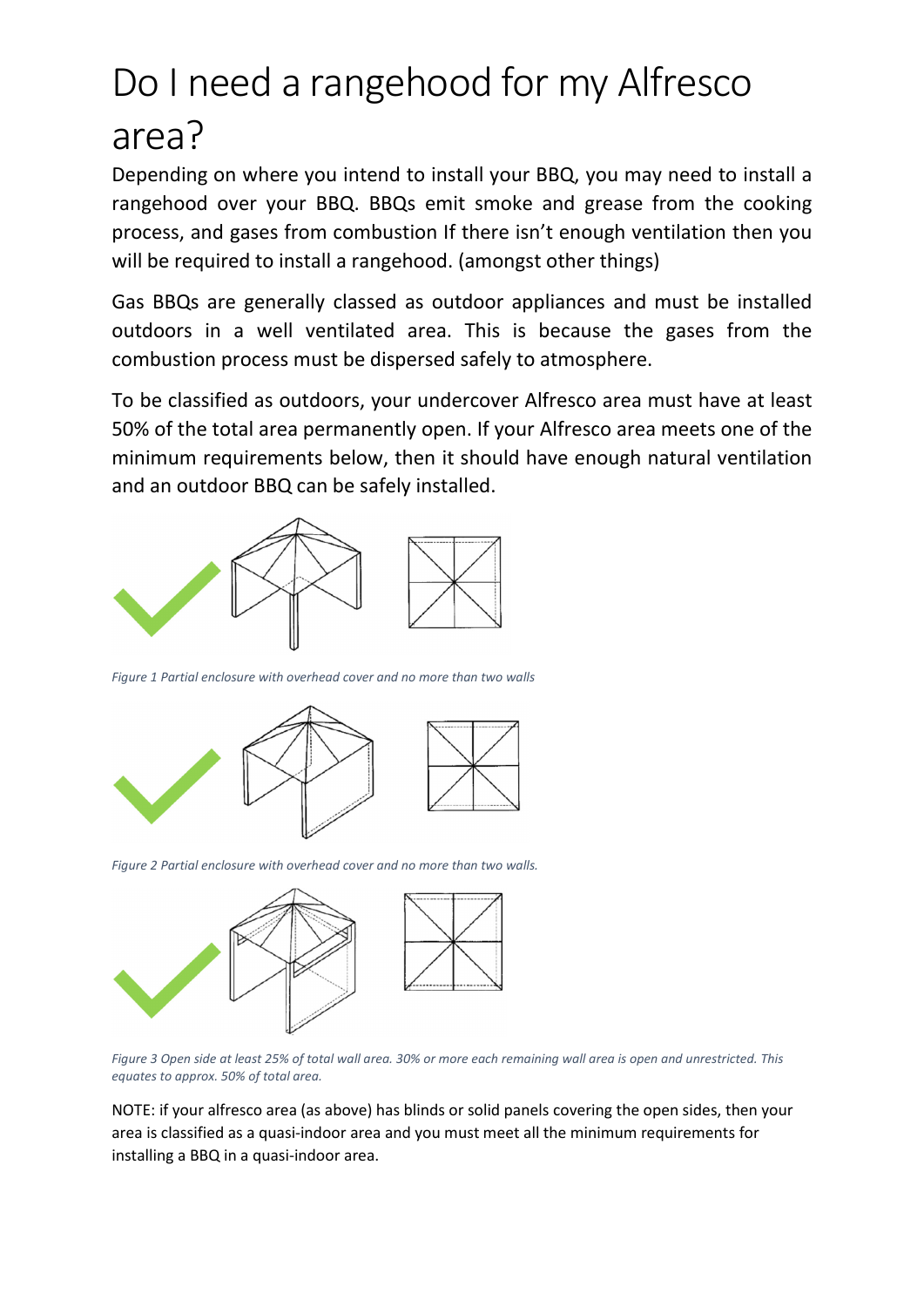If, however, your alfresco area is like one of the below examples, then your area is considered "quasi-Indoors" and will require a rangehood.



## **Checklist**

*30% open area*

Does your alfresco have enough natural ventilation as in the " " examples?

## YES

You can install an outdoor BBQ such as the Euro 900 4 burner in your area

## NO

Then you Alfresco area is considered quasi-indoors and to install an outdoor BBQ you must meet ALL of the requirements below:

- 1. Your BBQ will require a flame safeguard on each burner. Flame safeguards isolate the gas supply to the burners so that if there is a flame outage no gas will leak into your alfresco area. If flame safeguards are not available for your BBQ, then a gas proving system and class one solenoid that has an automatic gas shut off must be installed.
- 2. Your Alfresco area must have a minimum of 10% of the total area open to atmosphere to provide makeup air for the appliance combustion requirements (Doors and windows are NOT considered permanent ventilation.)
- 3. You must install an exhaust canopy/rangehood that flues to atmosphere
	- a. The canopy requires Grease filters
	- b. There must be 1200mm clearance from the open BBQ grill, to the grease filters
	- c. Airflow should typically be at least 2000m<sup>3</sup>/hr
- 4. You must install a gas shut-off solenoid connected to the gas supply that is interlocked to an air pressure switch. This in turn senses actual air flow from the fan to ensure it is operating before gas can flow. (i.e. NO FAN = NO GAS)